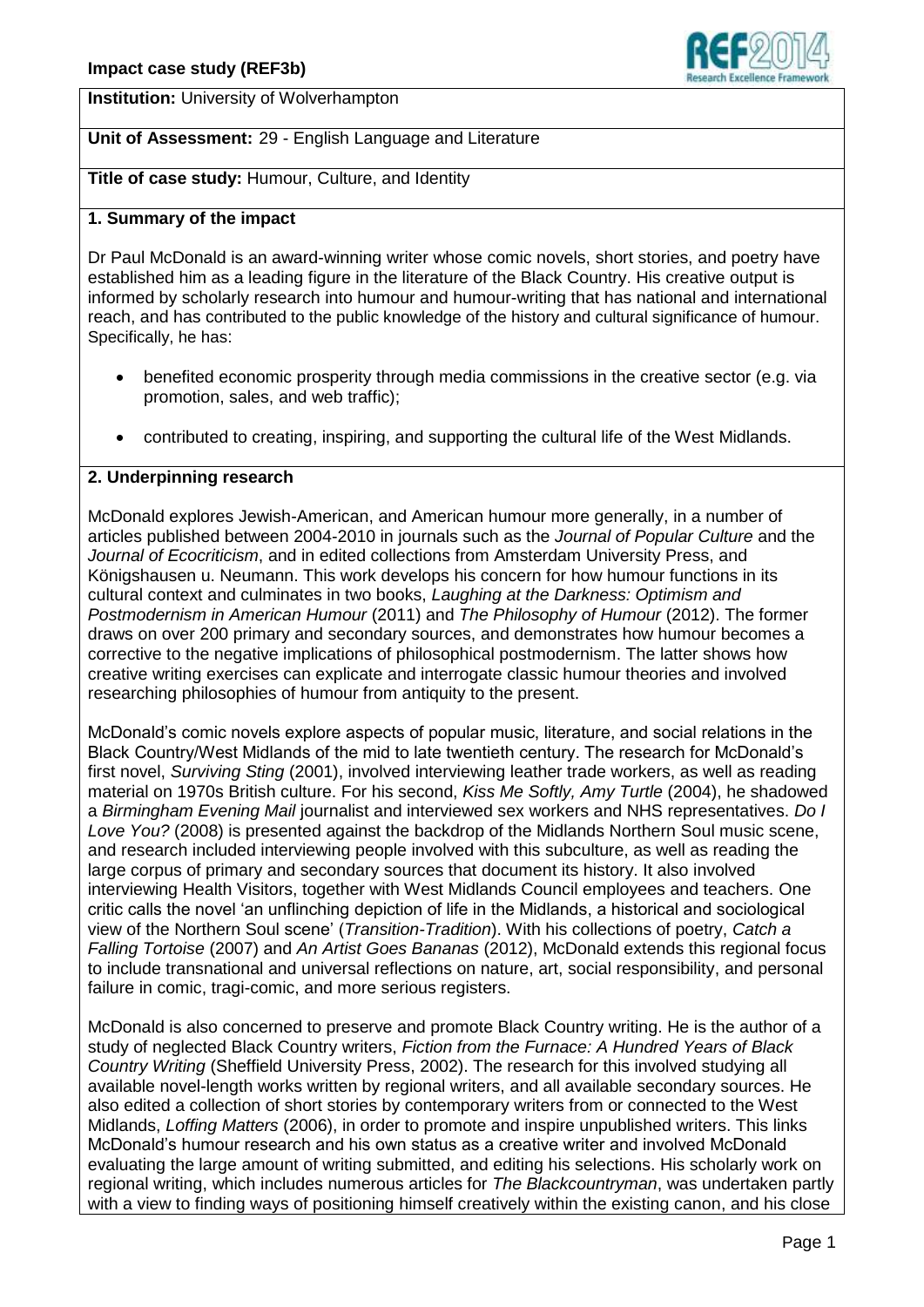

readings of this writing have influenced his own imaginative work, both in terms of theme and style.

#### **3. References to the research**

*Surviving Sting*. Birmingham: Tindal Street Press, 2001. (Novel). (Quality Indicators: Reviewed in *The Times*, 6 October 2001; *Time Out*, 17-24 October 2001).

*Kiss Me Softly, Amy Turtle*. Birmingham: Tindal Street Press, 2004. (Novel). (Quality Indicators: Reviewed in *The Times Literary Supplement*, 21 May 2004; *The Telegraph*, 12 July 2007).

*Catch a Falling Tortoise*. Blaenau Ffestiniog: Cinnamon Press, 2007. (Poetry). (Quality Indicators: Reviewed in *New Hope International Review*, September 2007; *Ink, Sweat and Tears: The Poetry and Prose Webzine*, November 2007; Welsh Book Council, www.gwales.com, 2012; includes poems published previously in *Iota* [ISSN 0266-2922], *The Journal* [1466-5220], *Other Poetry* [0144-5847], and *Staple* [0266-4410]).

*Do I Love You?* Birmingham: Tindal Street Press, 2008. (Novel) (Quality Indicators: Reviewed in *The Times*, *TLS* (cover quotes), *The Telegraph*, September 2008, *Irish Central*, 7 March 2010; *Transition/Tradition*, 7 December 2008; submitted in REF2 – output PM1).

*Laughing at the Darkness: Optimism and Postmodernism in American Humour*. Penrith: Humanities-Ebooks, 2011. (Criticism). (Quality Indicator: Submitted in REF2 – output PM2).

*The Philosophy of Humour*. Penrith: Humanities-Ebooks, 2012. (Criticism). (Quality Indicator: Submitted in REF2 – output PM4).

#### **4. Details of the impact**

#### **Benefiting Economic Prosperity through Media Commissions**

Through media commissions, McDonald's research has benefited commercial clients, and contributed to public knowledge of the history and cultural significance of humour. In 2008, publicist Taylor Herring and their client UKTV commissioned McDonald to research the world's oldest joke in order to publicise Dave TV, drive traffic to the Dave TV website, and promote a stand-up comedy event, 'Live at the Apollo'. McDonald's discovery of a Sumerian flatulence joke (c. 1900 BC) was broadcast in interviews for *BBC Breakfast* (TV), *BBC Midlands Today* (TV), *BBC World Service*, *Sky News*, and 31 local radio stations. The story was covered by every major UK newspaper and worldwide (via Reuters) in such media as China Daily.com, ABC Australia, The Economic Times-India, and International Business Times-New York, with an estimated audience of 196 million (Taylor Herring, 2008). The coverage exceeded expectations ('We also surpassed our original target by getting 90% of online coverage to credit the Dave website or provide a link directly to it') and the client responded enthusiastically: 'Fantastic Dave coverage . . . super impressed with the amount of interviews' (TH, 2008).

Additional responses included a chapter on McDonald's findings in Jim Dawson's *Did Somebody Step on a Duck?: A Natural History of the Fart* (2010), where the 'recent discovery of the oldest joke' is the lead selling feature on Amazon Books. McDonald was subsequently commissioned to research, help script, and contribute on screen to *Ye Olde Stand Up* (Icon Films), directed by Dominic Weston, and presented by Barry Cryer on BBC's *The One Show* (12 August 2010; estimated audience 4.5 million [BBC Publicity, online]). More recently, McDonald contributed research and an on-screen interview for the BBC documentary, *Michael Grade and the World's Oldest Joke* (BBC4, 6 and 7 March 2013), previewed in *The Radio Times* and widely reviewed in the national press including *The Independent* and *Daily Mail*.

McDonald extends the reach of this research in accessible articles, published in both regional and national newspapers (e.g. 'How to Write a Funny Short Story', *Birmingham Post*, 1 December 2008 [circulation 11,000]; 'Heard the One About The Oldest Joke in the World?', *Independent on Sunday* 19 December 2010 [circulation 124,000]). Internationally, the research continues to reverberate.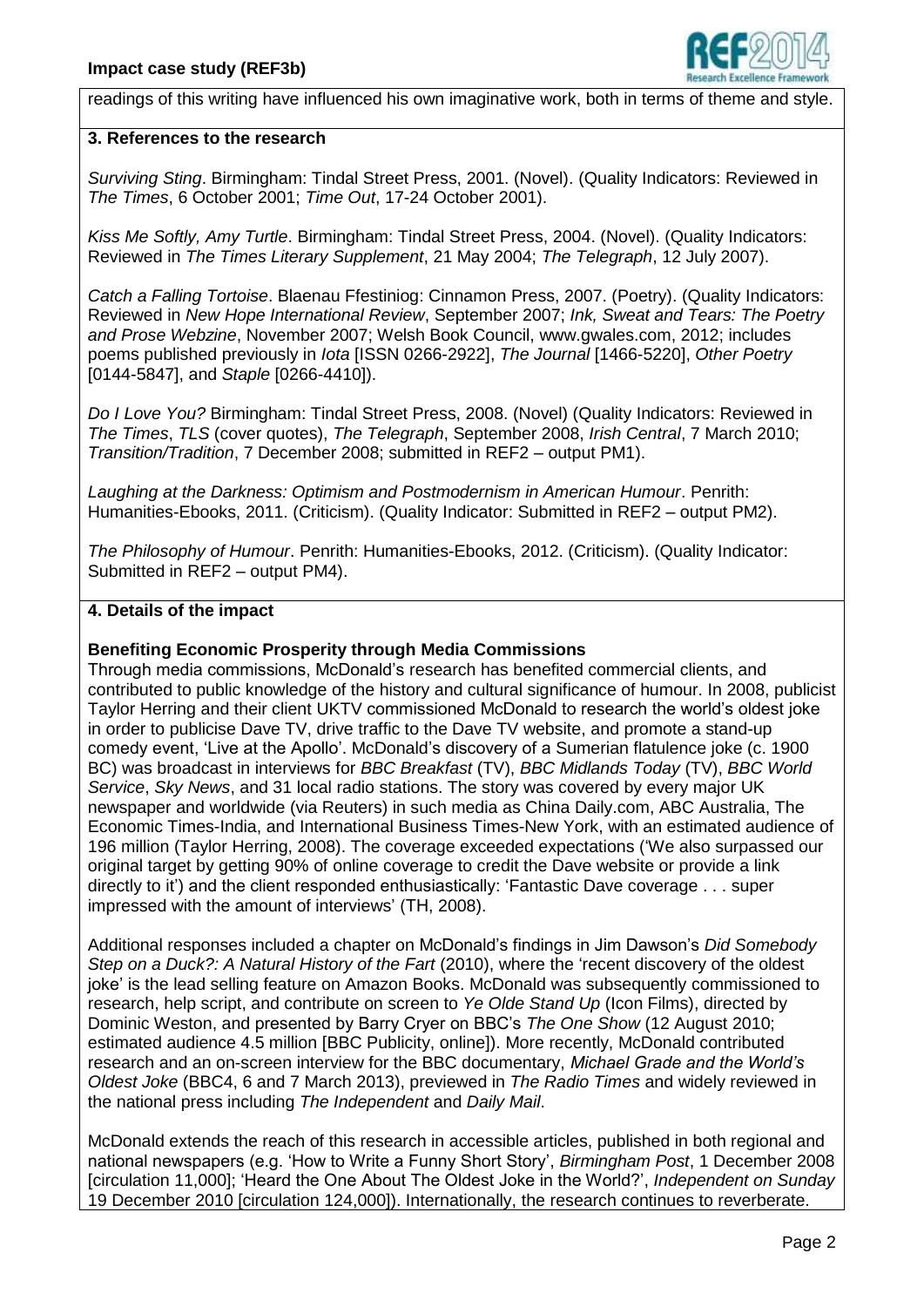

The 19-Emmy Award winning US-based documentary filmmaker and television producer Troy Hale read of McDonald's work in the Dawson book and invited McDonald to join a new project, 'Fart, a documentary film: the history and comedy of farting'; McDonald was filmed and interviewed in June 2013 and the documentary will be released in 2014.

### **Creating, Inspiring, and Supporting West Midlands Cultural Life**

McDonald's comic novels, all published with award-winning Birmingham publisher Tindal Street Press, have promoted public engagement with regional issues through humour. *Do I Love You?*  (2008) has sold 2000 copies and has been widely reviewed regionally and nationally, including *The Times*, *The Times Literary Supplement*, *The Telegraph*, and *Time Out*, eliciting comments on the novel's accessibility and local colouring ('as Black Country as Balti and Banks's Bitter' [*Time Out*]).

McDonald has also benefited publics by giving readings and workshops at numerous arts events including, The Birmingham Book Festival (October 2008, audience 60), The Lichfield Literary Festival (October 2012, 40), The Wellington Literary Festival (October 2012, 30), and The Peterborough We Love Words Festival (September 2012, 40). He distributed free books at Lichfield City Railway Station for World Book Day (3 March 2011), an event organised by Staffordshire County Council and the train operator London Midland to 'bring people back to reading and encourage them to enjoy ... their local library' (GlobalRailNews, online); and has given talks and workshops for numerous institutions, including Winson Green Prison (June 2009), Swinfen Prison (August 2011), and 18 regional libraries, schools, and colleges within the census period (e.g. Birmingham Library, Bloxwich Library, Hereford Library, and Sandwell Academy).

McDonald's interest in the relationship between humour and creativity has also been disseminated via 7 public lectures and workshops since 2008, including, 'Philosophy, Humour, Writing,' part of the Arts Council funded Hooky Street Press series 'bring[ing] together artists, writers, academics and comedians in developing a model of art-writing that draws upon ... comical writing genres outside of art', Eastside Projects, Birmingham, July 2012, recorded for online broadcast.

The **reach** of McDonald's research is indicated by the cumulative audiences of his outreach activities and the local, national, and international media circulation of his contributions to radio, television, and print journalism (figures cited above).

Its **significance** is indicated by favourable reviews and public notices, his many invitations to give public lectures and workshops regionally and nationally, and prizes – McDonald is a four times prize winner in the Ottakar/Faber & Faber Poetry Competition, and won first prize in both the John Clare Poetry Competition, 2012, judged by Sir Andrew Motion, and the Sentinel Literary Quarterly Poetry Prize, 2013.

### **5. Sources to corroborate the impact**

Corroboration of responses to media commissions:

- 'The World's Oldest Joke for TV Channel Dave', Taylor Herring Report, 2008 (corroborating statement provided [1])
- 'Reuters Article Featuring the Oldest Joke.' http://uk.reuters.com/article/2008/07/31/ukbritain-joke-life-idUKL129052420080731
- Dawson, Jim. *Did Somebody Step on a Duck?: A Natural History of the Fart*. Berkeley: Ten Speed Press [Random House], 2010; esp. 33-35.
- *Michael Grade and the World's Oldest Joke* (BBC4, 6 and 7 March 2013); details at: http://www.comedy.co.uk/guide/tv/michael\_grade\_oldest\_joke/

Corroboration of responses to regional support activities: